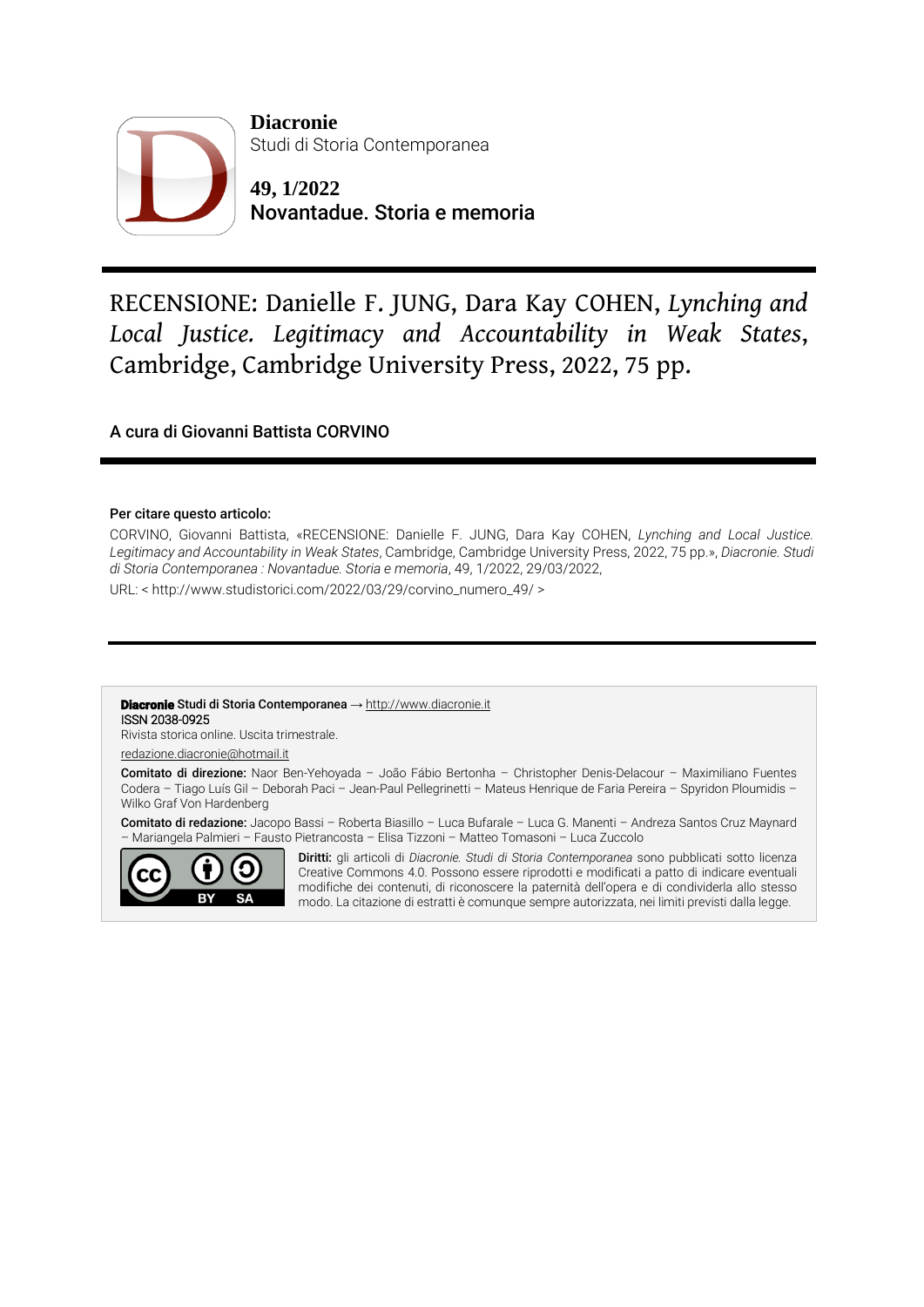13/ RECENSIONE: Danielle F. JUNG, Dara Kay COHEN, *Lynching and Local Justice. Legitimacy and Accountability in Weak States*, Cambridge, Cambridge University Press, 2022, 75 pp.

A cura di Giovanni Battista CORVINO

The book *Lynching and Local Justice, Legitimacy and Accountability in Weak States* written by Danielle F. Jung and Dara Kay Cohen – respectively Political Science and Public Policy's scholars – and published by the Cambridge University Press in 2020, is part of the *Cambridge Elements in Political Economy's* series, which draws on political science, economics and economic history to investigate new facets of political economy, a rapidly growing field of study.

The book aims at understanding through a new theory why lynching still can occur in the twenty-first century, its relationship with state governance, and how this type of violence impacts the state's legitimacy.

The meaning of the term «lynching» is still not internationally shared yet<sup>1</sup>. Nevertheless, the *modus operandi* of this form of extreme violence that marked U.S. history in the 19 th century, is well known and implemented worldwide<sup>2</sup>.

Danielle F. Jung and Dara Kay Cohen argue in the book the failure of the states in asserting their authority in their territory. This favors forms of rough justice<sup>3</sup> and consequently mob violence<sup>4</sup>, where organized groups of people, such as vigilantes<sup>5</sup>, gain broad social support. To

<sup>1</sup> See WALDREP, Christopher, «War of Words: The Controversy over the Definition of Lynching, 1899-1940», in *The Journal of Southern History*, 66, 1/2000, pp. 75-100; CORVINO, Giovanni B., «The Meanings of Lynching, A Word that Crossed the World», in *Elementary Education Online*, 20, 5/2021, pp. 3292-3297.

<sup>2</sup> See PFEIFER, Michael J. (ed.), *Global Lynching and Collective Violence*, vol. 1, *Asia, Africa, and the Middle East*, Champaign, University of Illinois Press, 2017; PFEIFER, Michael J., (ed.), *Global Lynching and Collective Violence*, vol. 2, *The Americas and Europe*, Champaign, University of Illinois Press, 2017.

<sup>3</sup> PFEIFER, Michael J., *The Roots of Rough Justice: Origins of American Lynching,* Champaign, University of Illinois Press, 2011.

<sup>4</sup> BECK, Elwood. M. «South Polls: Judge Lynch Denied: Combating Mob Violence in the American South, 1877-1950», in *Southern Cultures*, 21, 2/2015, pp. 117-139.

<sup>&</sup>lt;sup>5</sup> HOWARD, Walter T., «Vigilante Justice and National Reaction: The 1937 Tallahassee Double Lynching», in *The Florida Historical Quarterly*, 67, 1/1988, pp. 32-51.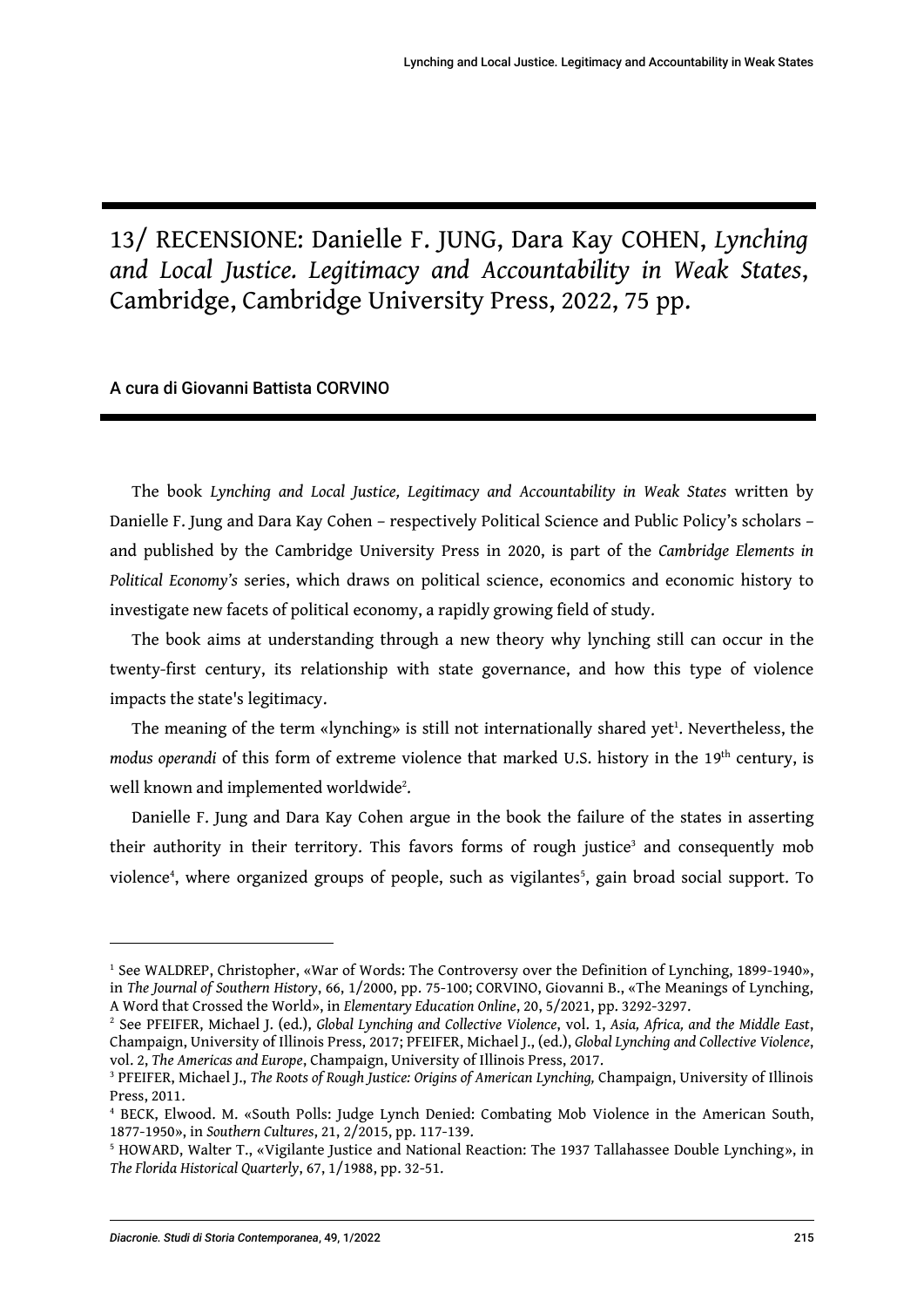prove their arguments, Jung and Cohen have revealed the grim pictures of vigilantism and lynching, an international problem even in the last two decades.

In order to be able to support their theories, they dedicated the first chapter, *Introduction: Local Justice, Legitimacy, and Accountability* to define what they mean by «vigilantism», «lynching», «legitimacy and governance», and what are the consequences of this form of extrajudicial justice $^{\circ}$ .

Their definition of lynching is based on that proposed by Berg and Wendt in *Globalizing Lynching History: Vigilantism and Extralegal Punishment from an International Perspective*, in which this violence is proposed as: «[...] a form of extralegal punishment, usually entailing death or severe physical harm, perpetrated by groups claiming to represent the will of the large community» 7 . The collective character of the act is preserved, but greater emphasis is placed on the violence premeditation in which there is a direct reference to the death penalty taking up the thought of Jacobs and Schuetze<sup>8</sup>. Therefore, Jung and Cohen define lynching as: «lethal, extralegal group violence, perpetrated by ordinary people, intended to punish offenses to the community; or, more succinctly, community-based capital punishment sometimes called the "popular death penalty"»<sup>9</sup>. For the rest of the terminology covered, the authors of the book embrace definitions widely shared by the academic community, such as Bateson's definition of vigilantism<sup>10</sup>, in which lynching is considered a subcategory of vigilantism and the latter is: «the extralegal prevention, investigation, or punishment of offenses» $^{\rm 11}$  carried out by any citizen as often as preferred.

In Chapter 2, *Toward a Theory of Local Governance, Legitimacy, and Lynching*, Jung and Cohen question the state of emergency linked to lynching, by exploring state authority and governance and the theoretical foundations of the state itself. Not limiting themselves only to a theoretical study, they lay the conceptual foundations necessary for understanding the following chapters. The role of non-state actors, who turn out to be governance providers, is then discussed because they appear to be suppliers of an administration more accepted by the population. For this reason, many groups of citizens organize themselves into vigilante groups intending to guarantee high levels of security even in areas less protected by the police and far from governmentprovided security services. The real heart of the chapter lies in the reasoning they investigated, linking: «governance output to its consequences on perceptions of actors' legitimacy, and finally

<sup>6</sup> JUNG, Danielle F., COHEN, Dara Kay, *Lynching and Local Justice. Legitimacy and Accountability in Weak States*, Cambridge, Cambridge University Press, 2022, pp. 4-10.

<sup>7</sup> BERG, Manfred, WENDT, Simon, *Introduction: Lynching from an International Perspective*, in BERG, Manfred, WENDT, Simon, (eds.), *Globalizing Lynching History: Vigilantism and Extralegal Punishment from an International Perspective* (eds.), New York, Palgrave Macmillan, 2011, pp. 1-18, cit. at p. 5.

<sup>8</sup> JACOBS, Carolien, SCHUETZE, Christy, «"Justice with Our Own Hands": Lynching, Poverty, Witchcraft, and the State in Mozambique», in BERG, Manfred, WENDT, Simon (eds.), *Globalizing Lynching History: Vigilantism and Extralegal Punishment from an International Perspective*, New York, Palgrave Macmillan, 2011, pp. 225-241. 9 JUNG, Danielle F., COHEN, Dara Kay, *Lynching and Local Justice,* cit., p. 5.

<sup>10</sup> BATESON, Regina, «The Politics of Vigilantism», in *Comparative Political Studies*, 54, 6/2021, pp. 923-955. <sup>11</sup> JUNG, Danielle F., COHEN, Dara Kay, *Lynching and Local Justice,* cit., p. 4.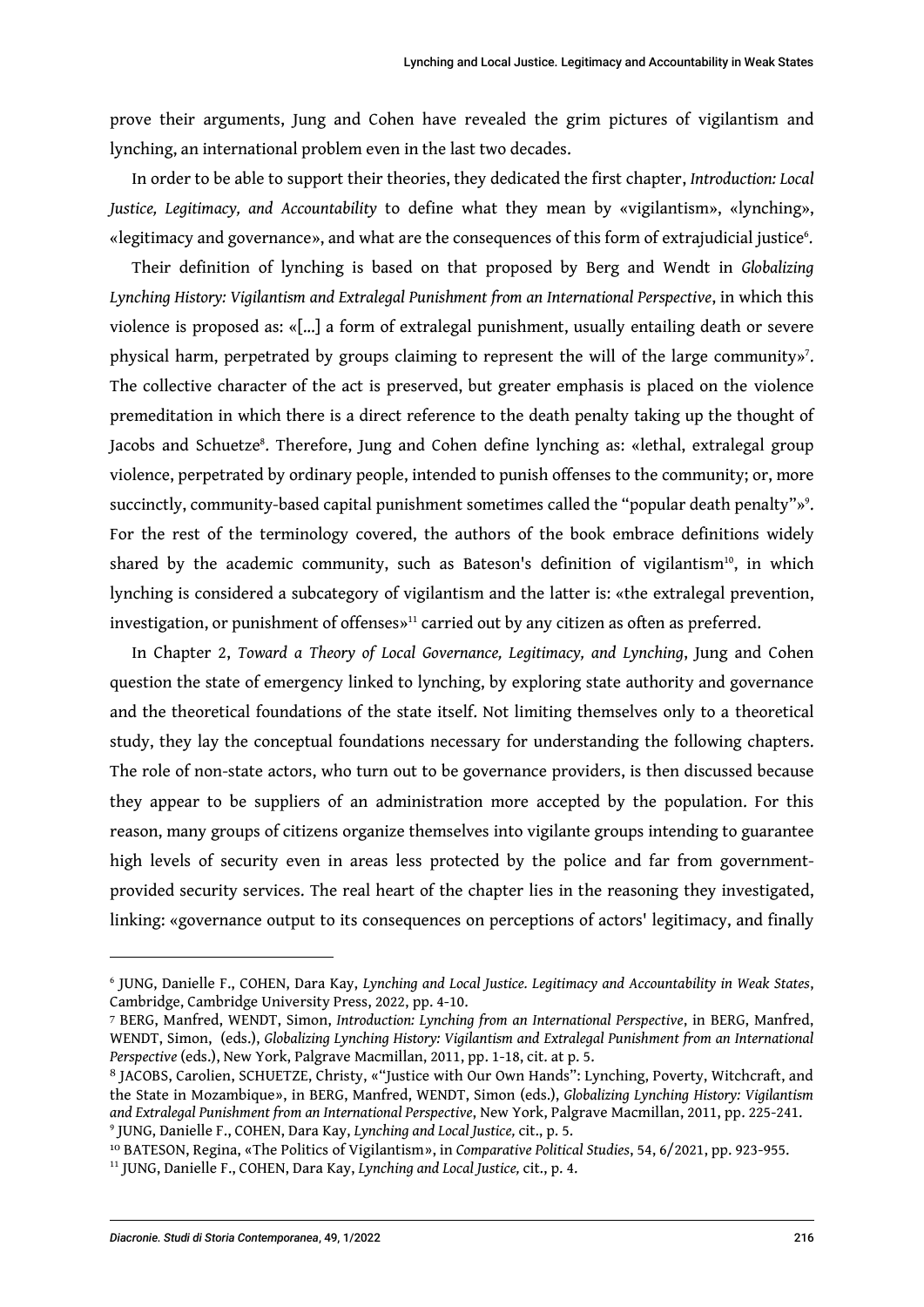tie perceptions of legitimacy to support for lynching»<sup>12</sup>, which is more explained in the following sections of the book. This is a genuinely significant area of investigation for a complete understanding of extralegal violence that still finds ample scope in the world today.

In Chapter 3, *Lynching Around the World: Cross-National Evidence,* the authors observed that 46 countries had a high rate of lynching and mob violence between 1976 – 2013. Through a transnational reading of the phenomenon and investigating the situation in Haiti and South Africa, thanks to an original cross-national dataset, they assume that lynching is a constant trend in many areas of the world. Their assumption is also supported by the extraordinary research using the annual State Department reports from 1976 to 2013 from several countries. What emerged supports their opinion and presents an alarming fact: «102 countries had at least one mention» 13 . Unfortunately, the United States was not added in this research as their data is not part of that provided by the State Department on human rights practices, but it is well documented by many newspapers that there have been episodes of mob violence even after the 1970s.

The geographic-temporal analysis allows us to quickly notice how lynching increased in some countries during the 21st century, such as Guatemala, the Philippines, South Africa and Haiti<sup>14</sup>.

In order to support what was observed in the previous sections, in Chapter 4, Jung and Cohen carry out a detailed analysis of the Haitian case, investigating the Port-au-Prince episodes of lynching using original survey and focus group data collected in 2017 and 2019. Therefore, the authors asked to which extent lynching was supported. They consciously decided not to ask if any of the research participants had ever participated in one of those episodes as there could have been biases, such as social desirability<sup>15</sup>, which would have prejudiced the responses received. By exploring the degree of support for this particular form of summary justice, the research conducted on 1066 adults in Port-au-Prince found that if the charge is murder, lynching is approved by 44% of the participants. Interestingly, the approval rating of lynching increases by five percentage points among respondents if they have to say what they think of a thief<sup>16</sup>. Thanks to their research, Jung and Cohen can assume:

In line with our theory, we find that both the providers and quality of governance predict perceptions of the providers' legitimacy, and can in turn explain when lynching is viewed as acceptable. Specifically, we demonstrate that support for lynching is most likely in one of three conditions: when the states fails to provide services, when gangs provide some (but not

<sup>12</sup> *Ibidem*, p. 18.

<sup>13</sup> *Ibidem*, p. 33, fig. 3.1.

<sup>14</sup> *Ibidem*, p. 36, fig. 3.3.

<sup>15</sup> BÖRGER, Tobias, «Social Desirability», in *Social Desirability and Environmental Valuation*, Frankfurt Am Main-Berlin-Bern-Bruxelles-New York-Oxford-Wien, Peter Lang AG, 2012, pp. 53-121.

<sup>16</sup> JUNG, Danielle F., COHEN, Dara K., *Lynching and Local Justice,* cit., p. 55.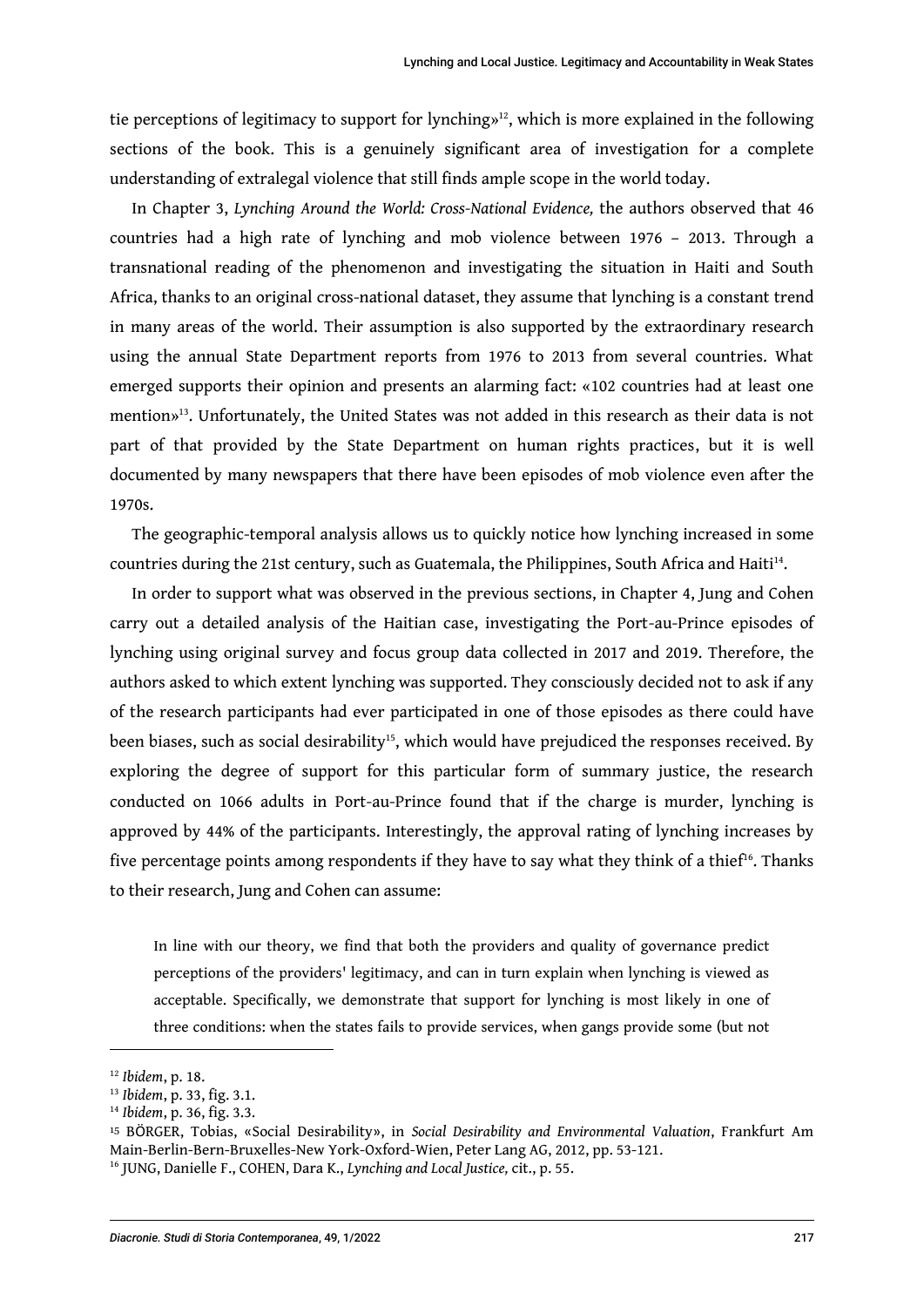all) services, or when no actor provides services and neighbors must rely on each other in a self-help system $^{17}$ .

Finally, Chapter 5 explored the best policies to reduce the lynching cases curve.

As noted by Rushdy, the phenomenon of lynching in the United States between the nineteenth and twentieth centuries was arrested by an improvement in the criminal justice system linked to the pressure exerted by the leading associations to advance African American civil rights<sup>18</sup>. Furthermore, to satisfy the population's demand for capital punishment, the death penalty obtained social consensus and a wide range of actions<sup>19</sup>. According to Berg and Wendt<sup>20</sup>, it is the state that plays a key role. If it can assert its authority over the monopoly of violence and make the population accept it, the judicial system will no longer be considered weak or corrupted. Therefore, it will be believed capable of punishing criminals with a penalty that meets the popular expectations. According to the authors of *Lynching and Local Justice, Legitimacy and Accountability in Weak States*:

[...] states must create and reliably provide community accountability and justice in settings where the rightful rule of the state is fundamentally degraded. Shifting away from lynching may be possible through both increasing provision of services and the consistent application of an unbiased justice system $^{21}$ .

Cases of lynching are on the rise in several countries, particularly in Latin America, a geographic area where many of the points observed by Jung and Cohen can be found. It follows that to curb the number of deaths - think of a case every two days in Brazil in 2016<sup>22</sup>, or the over two hundred episodes in Venezuela in 2017 $^{23}$  - policymakers should ask greater attention to the perception that the population has about the legitimacy of the state. This is because if the results

<sup>17</sup> JUNG, Danielle F., COHEN, Dara K., *Lynching and Local Justice*, cit*.*, p. 17.

<sup>18</sup> RUSHDY, Ashraf H. A. *The End of American Lynching*, New Brunswick, Rutgers University Press, 2012.

<sup>19</sup> KOTCH, Seth, *The General Sense of Justice: Lynching and the Death Penalty, 1880-1950*, in ID., *Lethal State. A History of the Death Penalty in North Carolina*, Chapel Hill, University of North Carolina Press, 2019, pp. 23-56; MESSNER, Steven F. et al., «Distrust of Government, the Vigilante Tradition, and Support for Capital Punishment», in *Law & Society Review*, 40, 3/2006, pp. 559-590; PFEIFER, Michael J., «Final Thoughts on the State of the Field of Lynching Scholarship», in *The Journal of American History*, 101, 3/2014, pp. 859-860.

<sup>20</sup> BERG, Manfred, WENDT, Simon, *Introduction: Lynching from an International Perspective*, in BERG, Manfred, WENDT, Simon (eds.), *Globalizing Lynching History: Vigilantism and Extralegal Punishment from an International Perspective*, New York, Palgrave Macmillan, 2011, pp. 1-18.

<sup>21</sup> JUNG, Danielle F., COHEN, Dara K., *Lynching and Local Justice,* cit., p. 84.

<sup>22</sup> DE OLIVEIRA, Cleuci, «Brazil Grapples with Lynch Mob Epidemic: 'A Good Criminal is a Dead Criminal'», in *The Guardian*, December 6, 2016, URL: < [www.theguardian.com/world/2016/dec/06/brazil-lynch-mobs](http://www.theguardian.com/world/2016/dec/06/brazil-lynch-mobs-vigilante-justice-fortaleza)[vigilante-justice-fortaleza](http://www.theguardian.com/world/2016/dec/06/brazil-lynch-mobs-vigilante-justice-fortaleza) > [consulted on 15th March 2022].

<sup>23</sup> OBSERVATORIO VENEZOLANO DE CONFLICTIVIDAD SOCIAL, «Linchamientos e intentos de linchamiento en Venezuela 2017», November 22, 2017, URL: < [https://www.observatoriodeconflictos.org.ve/derechos](https://www.observatoriodeconflictos.org.ve/derechos-humanos/200-casos-de-linchamientos-e-intentos-en-venezuela-en-2017)[humanos/200-casos-de-linchamientos-e-intentos-en-venezuela-en-2017](https://www.observatoriodeconflictos.org.ve/derechos-humanos/200-casos-de-linchamientos-e-intentos-en-venezuela-en-2017) > [consulted on 15th March 2022].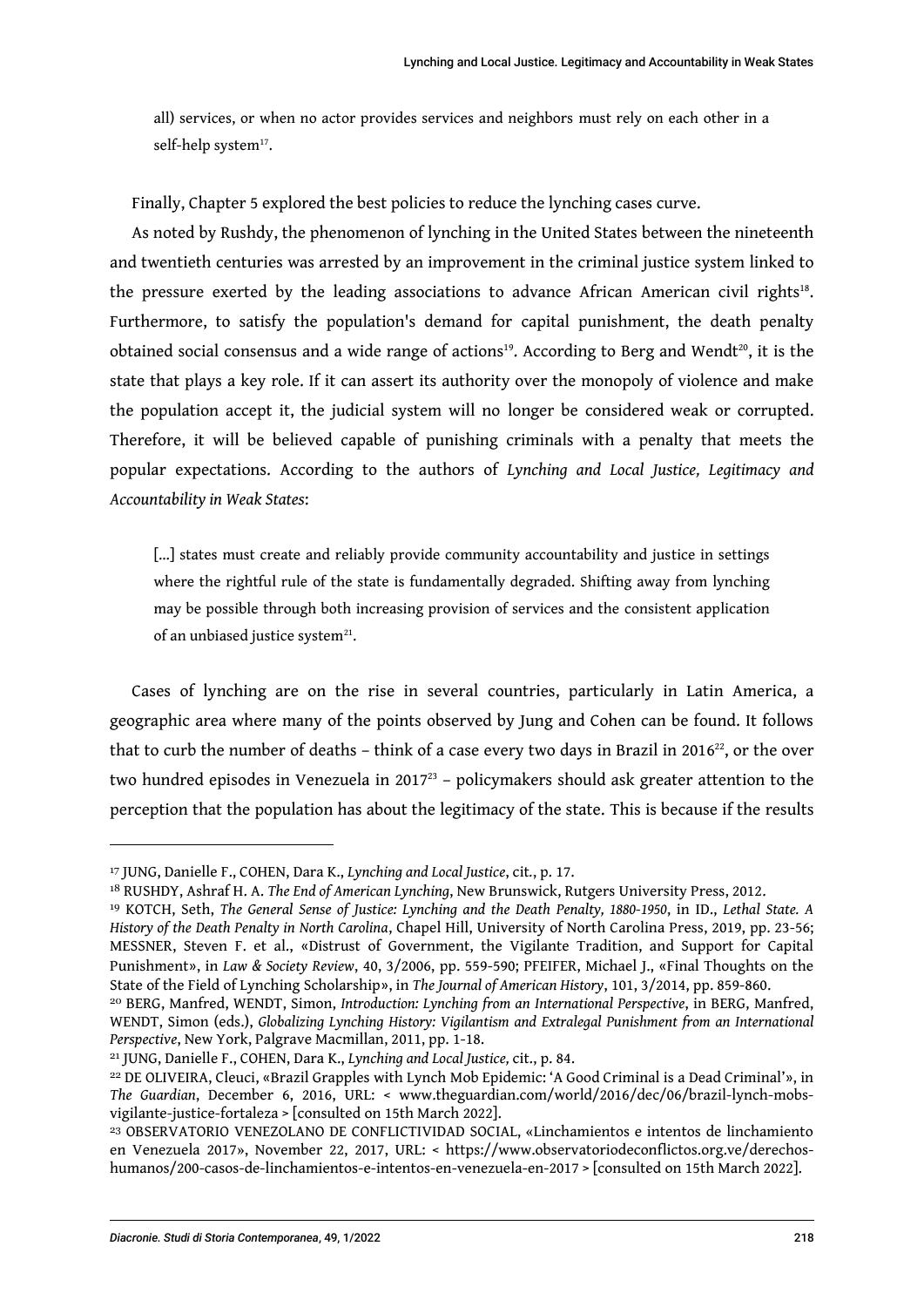that emerged from Jung and Cohen's investigation are correct, and therefore: «lynching is closely linked to the degradation of legitimacy»<sup>24</sup>, the first interventions should come from the state itself, so that citizens do not resort to forms of extralegal justice and do not organize themselves into (or support) action groups as in the case of vigilantes.

<sup>24</sup> JUNG, Danielle F., COHEN, Dara K., *Lynching and Local Justice,* cit., p. 87.